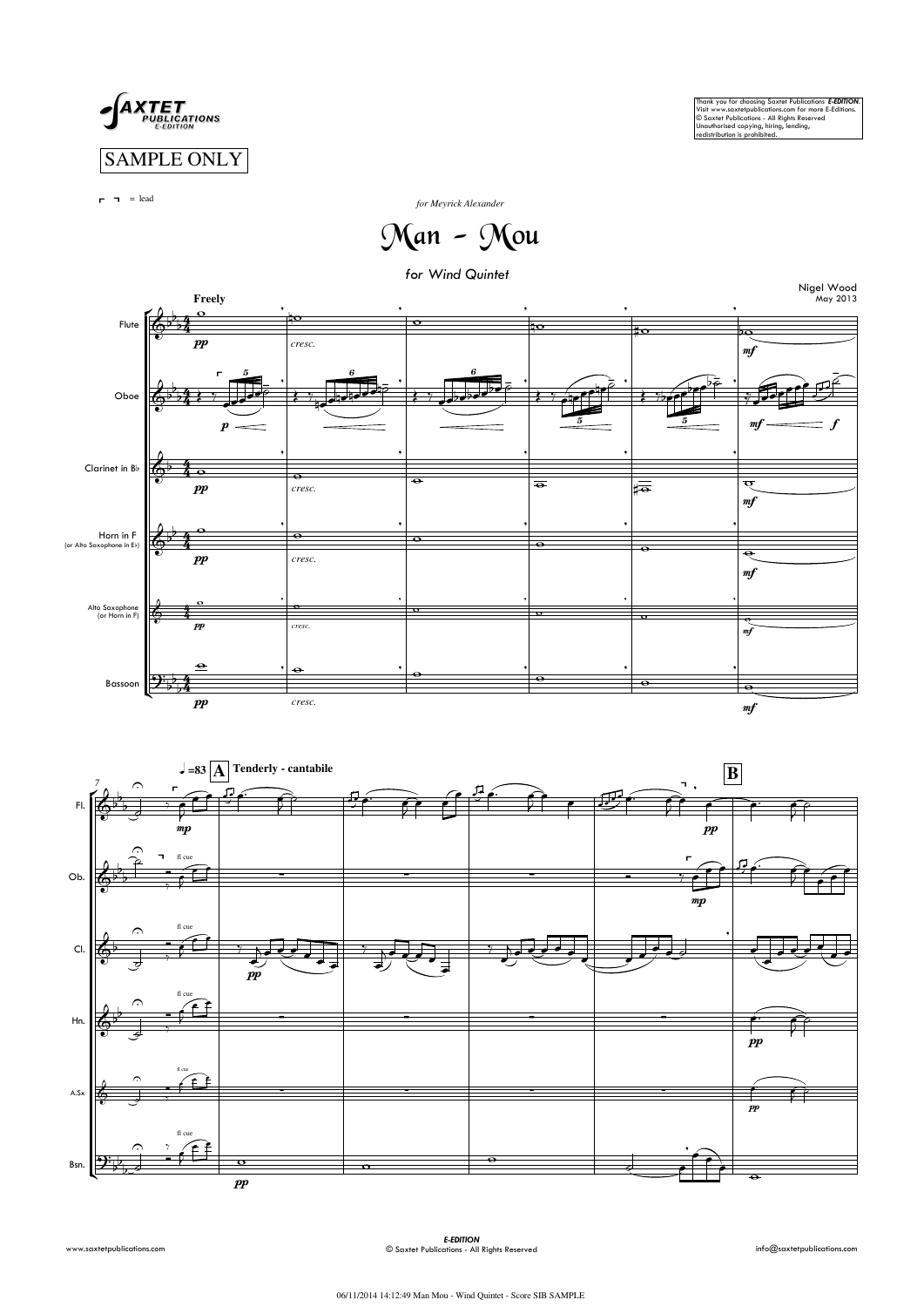



info@saxtetpublicati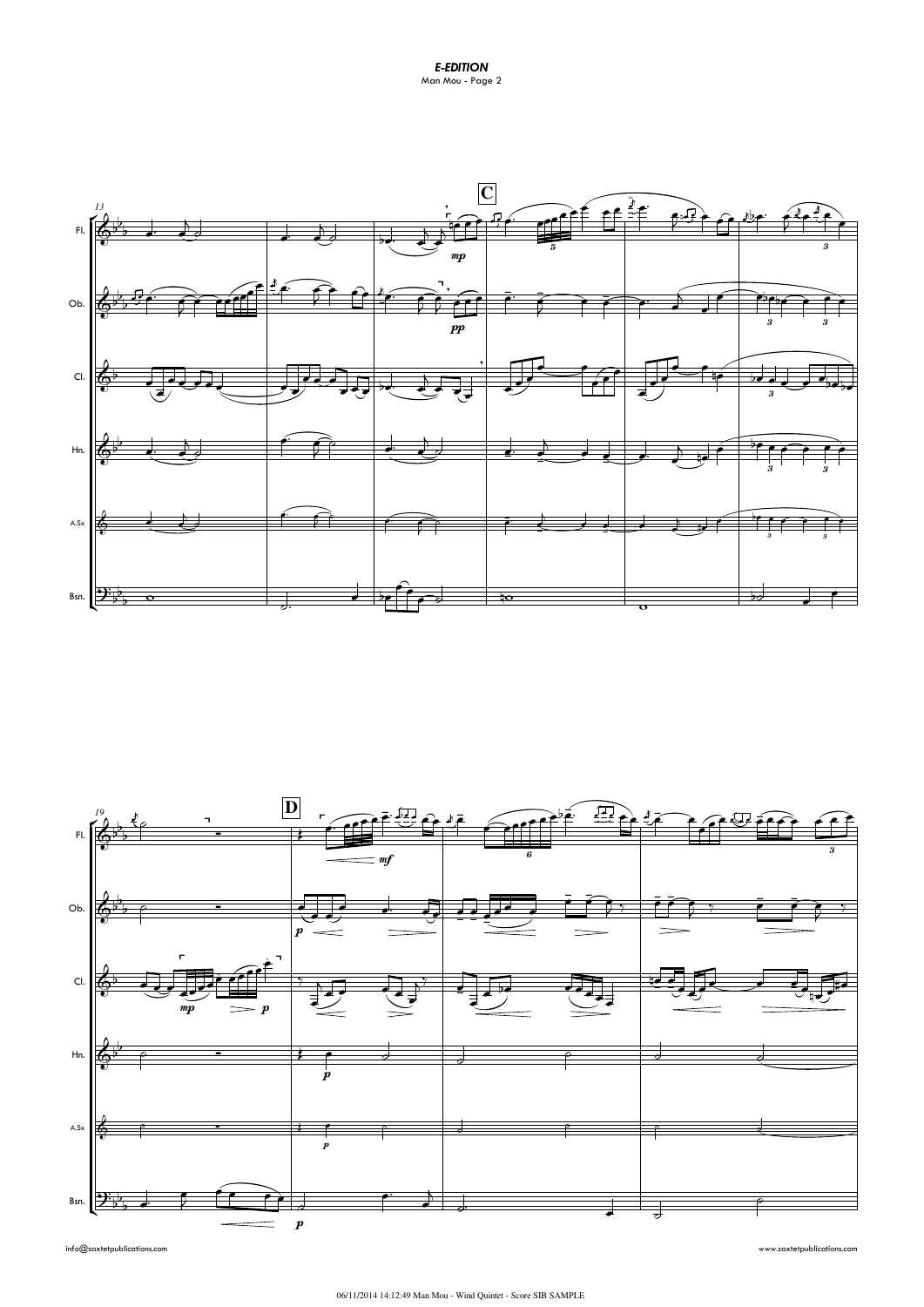**E-EDITION** Man Mou - Page 3



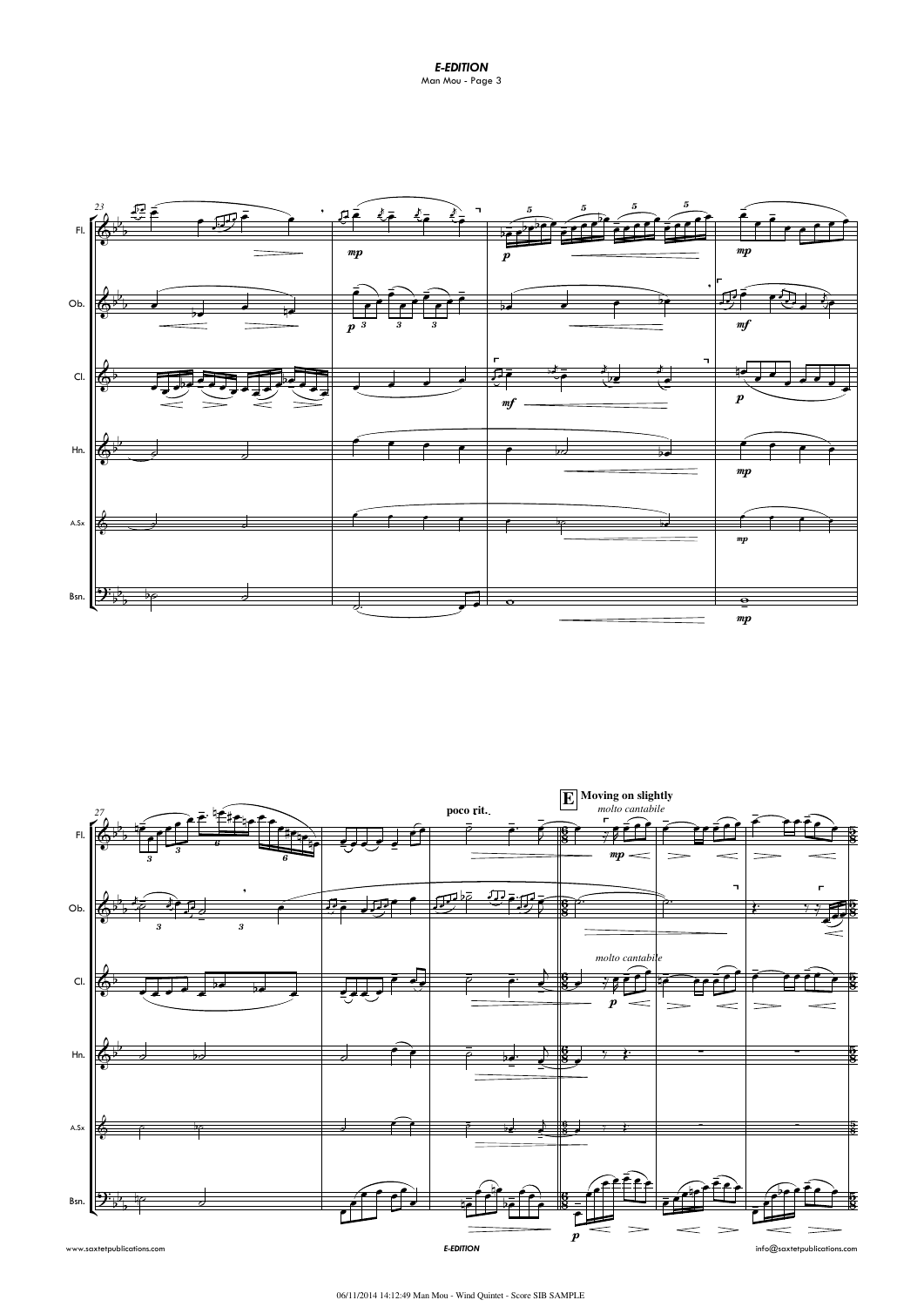**E-EDITION** Man Mou - Page 4





06/11/2014 14:12:49 Man Mou - Wind Quintet - Score SIB SAMPLE